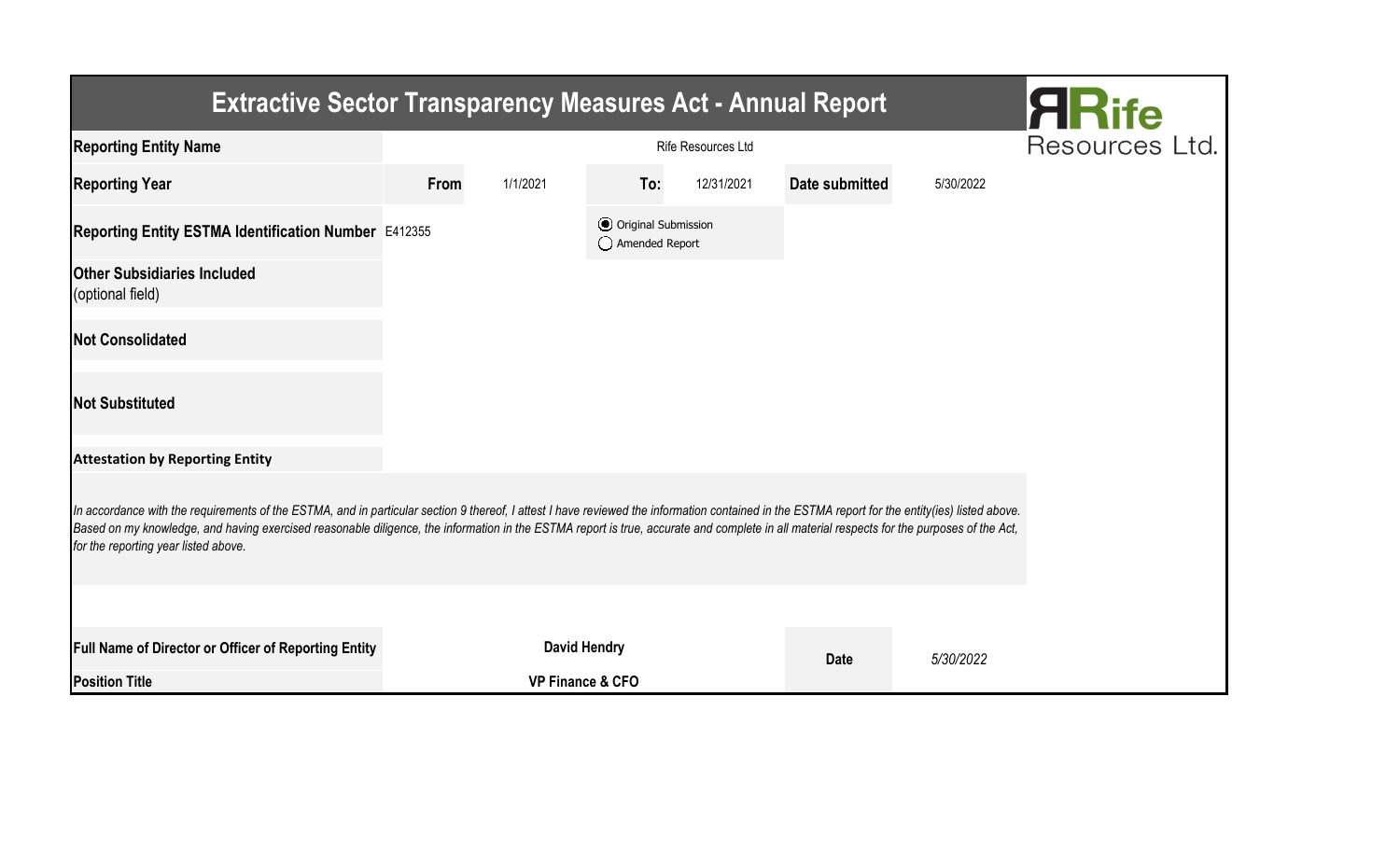| <b>Extractive Sector Transparency Measures Act - Annual Report</b>                                                                                                               |                                                                                                                                                                         |                                                                 |              |                  |          |                                |                |                  |                                               |                                      |                                                                                                                                                                                                  |
|----------------------------------------------------------------------------------------------------------------------------------------------------------------------------------|-------------------------------------------------------------------------------------------------------------------------------------------------------------------------|-----------------------------------------------------------------|--------------|------------------|----------|--------------------------------|----------------|------------------|-----------------------------------------------|--------------------------------------|--------------------------------------------------------------------------------------------------------------------------------------------------------------------------------------------------|
| <b>Reporting Year</b><br><b>Reporting Entity Name</b><br><b>Reporting Entity ESTMA</b><br><b>Identification Number</b><br><b>Subsidiary Reporting Entities</b><br>(if necessary) | From:                                                                                                                                                                   | 1/1/2021<br>Rife Resources Ltd<br>E412355                       | To:          | 12/31/2021       |          | Currency of the Report CAD     |                |                  |                                               |                                      |                                                                                                                                                                                                  |
| <b>Payments by Payee</b>                                                                                                                                                         |                                                                                                                                                                         |                                                                 |              |                  |          |                                |                |                  |                                               |                                      |                                                                                                                                                                                                  |
| Country                                                                                                                                                                          | Payee Name                                                                                                                                                              | Departments, Agency, etc within Payee<br>that Received Payments | <b>Taxes</b> | <b>Royalties</b> | Fees     | <b>Production Entitlements</b> | <b>Bonuses</b> | <b>Dividends</b> | Infrastructure<br><b>Improvement Payments</b> | <b>Total Amount paid to</b><br>Payee | <b>Notes</b>                                                                                                                                                                                     |
| Canada - Alberta                                                                                                                                                                 | Government of Alberta                                                                                                                                                   |                                                                 | 80,000       | 450,000          | 220,000  |                                |                |                  |                                               |                                      | Alberta Department of Energy,<br>Alberta Energy Regulatory, Alberta<br>860,000 Petroleum Marketing Commission <sup>(1)</sup><br>Alberta Agriculture, Forestry, and<br>Rural Economic Development |
| Canada - Alberta                                                                                                                                                                 | County of Vermillion River No. 24                                                                                                                                       |                                                                 | 50,000       |                  | 110,000  |                                |                |                  |                                               |                                      | 160,000 Property Tax and Permit fees                                                                                                                                                             |
|                                                                                                                                                                                  |                                                                                                                                                                         |                                                                 |              |                  |          |                                |                |                  |                                               |                                      |                                                                                                                                                                                                  |
| Canada -Saskatchewan                                                                                                                                                             | Rural Municipality of Eldon No. 471                                                                                                                                     |                                                                 | 290,000      | $\Delta \sim 1$  | ц.       | <b>Section</b>                 | A.             | $\sim$           | A.                                            |                                      | 290,000 Property Tax                                                                                                                                                                             |
| Canada -Saskatchewan                                                                                                                                                             | Rural Municipality of Wilton No. 472                                                                                                                                    |                                                                 | 1,100,000    | $\sim$           | $\sim$ 1 | $\sim$ 1                       | $\sim 10$      | $\sim 10$        | <b>Section</b>                                |                                      | 1,100,000 Property Tax                                                                                                                                                                           |
|                                                                                                                                                                                  |                                                                                                                                                                         |                                                                 |              |                  |          |                                |                |                  |                                               |                                      |                                                                                                                                                                                                  |
| Canada -Saskatchewan                                                                                                                                                             | Government of Saskatchewan                                                                                                                                              |                                                                 |              | 6,790,000        | 200,000  |                                | 510,000        |                  |                                               | 7,500,000                            | Ministry of Agriculture, Ministry of<br><b>Energy and Resources</b>                                                                                                                              |
|                                                                                                                                                                                  |                                                                                                                                                                         |                                                                 |              |                  |          |                                |                |                  |                                               |                                      |                                                                                                                                                                                                  |
| <b>Additional Notes:</b>                                                                                                                                                         | (1) Alberta royalties paid in-kind to the Alberta Petroleum Marketing Commission total \$420,000 as valued using spot commodity pricing at the time of the transaction. |                                                                 |              |                  |          |                                |                |                  |                                               |                                      |                                                                                                                                                                                                  |